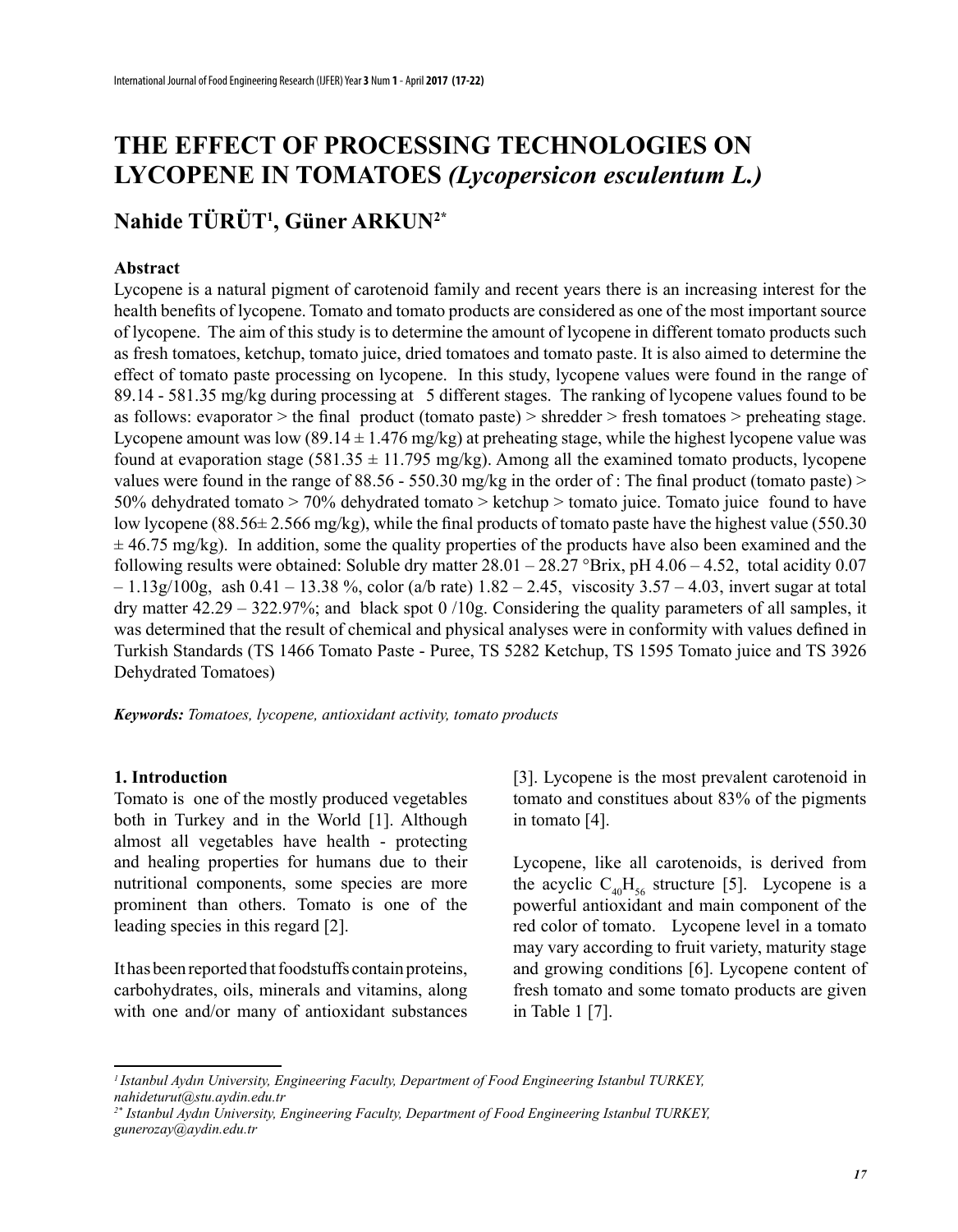| <b>Tomato and Tomato</b><br>products | Lycopene content<br>(µg/g wet weight) |
|--------------------------------------|---------------------------------------|
| <b>Fresh Tomatoes</b>                | $8.8 - 42.0$                          |
| Cooked Tomatoes                      | 37.0                                  |
| <b>Tomato Sauce</b>                  | 62.0                                  |
| Tomato Paste                         | 54 0 - 1500 0                         |
| Tomato Soup                          | 79.9                                  |
| Tomato Powder                        | 1126.3 - 1264.9                       |
| Tomato juice                         | $500 - 1160$                          |
| Pizza Sauce                          | 127.1                                 |
| Ketchup                              | 990 - 1344                            |

**Table 1.** Lycopene content of tomato and tomato products [7]

Various foods may contain varying amounts of lycopene according to the agricultural methods used, processing and preservation technologies and different cooking methods. Thus, various food composition databases may define the lycopene content at different values for fresh tomatoes varieties, tomato sauce, ketchup, dried tomatoes, tomato paste, etc. [8].

Carotenoids that are locked in a food matrix are being released during food processing especially heat treatments and their bioavailability is also increased. Cooking or other heat treatments that the foods are subjected might break the cell walls of tomatoes and neutralize the binding forces between lycopene and the fruit tissue for lycopene to be more easily available [9].

 Thus, the best lycopene sources are suggested to be cooked tomatoes and tomato products [10,11]. In terms of its bioavailability, lycopene in tomato paste was determined to be 2.5 times higher than the lycopene in fresh tomatoes.

Various studies reported that different antioxidant compounds in diet may be effective in preventing cancer by reducing oxidative stress. Lycopene is one of the heavily studied carotenoids in terms of reducing cancer risk [12]. Carotenoids, especially lycopene, slow down tumor growth by increasing the communication between healthy cells. Lycopene has antioxidant effects and regularly acts against free oxygen radicals that cause DNA damage and cancer in the body [13].

Since carotenoids are transported through low density lipoproteins (LDL), they reduce cardiovascular disease risks by preventing LDL's exposure to oxidation [14]. Lutein and zeaxanthin in the eye retina protect the eye from the harmful effects of free radicals and light [15] and prevent the formation of cataracts and age-dependent macula disorders [16].

In this study the lycopene content in different tomato products were determined and discussed for a healty nutrition. In addition, the effect of tomato paste processing on lycopene in fresh tomato was also studied through in plant applications in a tomatopaste processing plant.

### **2. Materials and Methods**

#### **2.1. Materials**

Samples to be used as material were obtained from a national tomato paste manufacturing plant that produces commercial tomato paste. The tomato variety subjected to processing in the tomatopaste processing plant was Rio Grande grown in Bursa region, Turkey.

Totally 15 samples were taken from 3 batches of tomato paste processing stages. Two ketchup samples (manufactured under laboratory conditions), two tomato juice samples and two half-dried tomato samples (sun dried) were obtained for examination. Tomato paste and ketchup samples were taken in ~830 gr sterile glass jars, tomato juices in 1 liter glass package and dried tomato samples in 1 kg vacuum plastic packages. The samples consist of products grown and manufactured in August 2015 and the study was conducted in triplicate and the results are reported accordingly.

Samples were stored under cold conditions at +4°C until the analyses performed.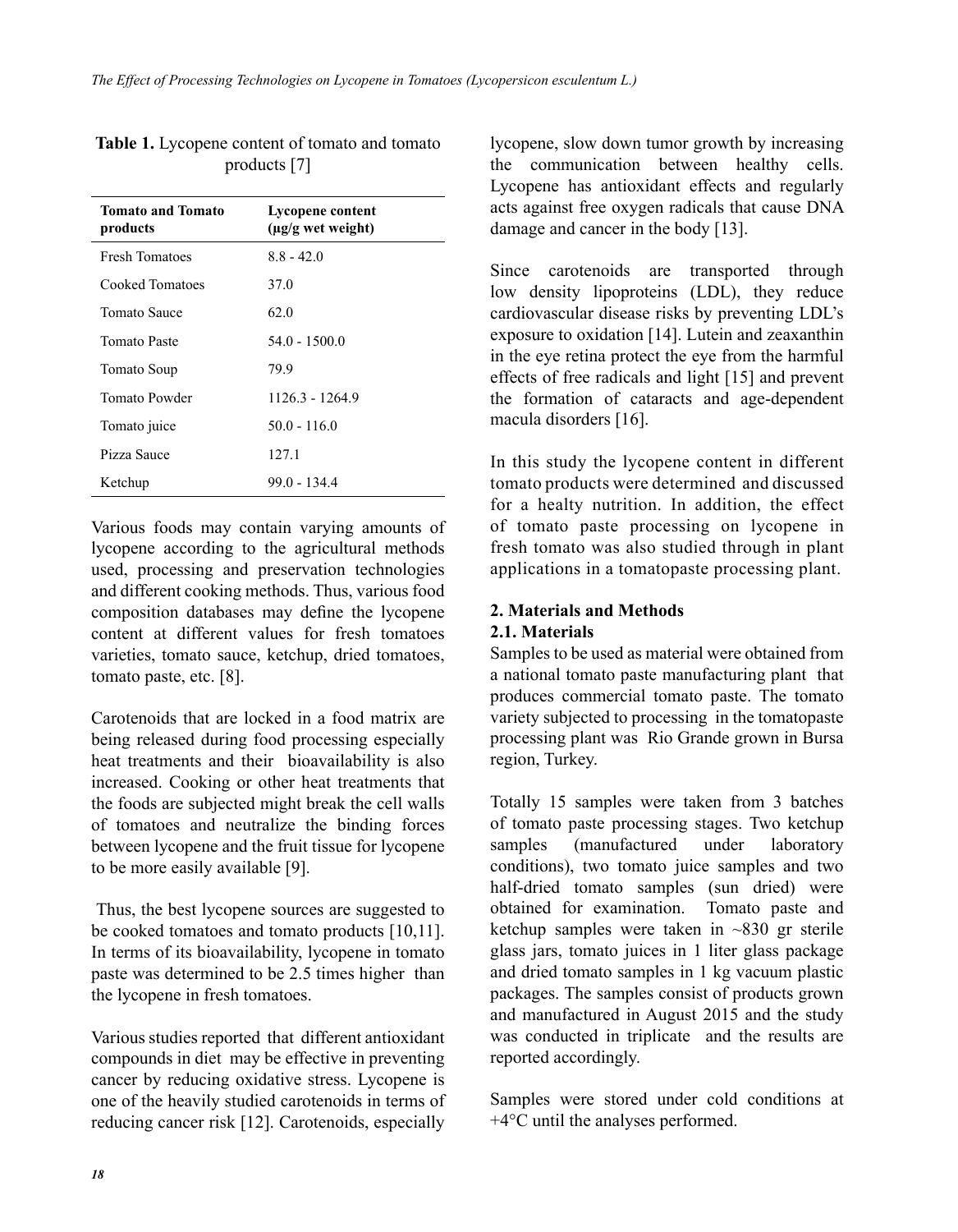#### **2.2. Methods**

The methods of analyses conducted on the samples are given below.

#### *Lycopene Determination:*

Three samples were taken from each sample for lycopene analysis.

Lycopene determination was conducted according to Anon.,1983 [21] and Anon., 1990 [20]. UV-VIS spectrophotometer (Optizen Pop, Korea) was used for the measurements.

The samples were prepared to be measured by the spectrophotometer after the extraction process. In extraction, water:aseton  $(1:1, v/v)$ solution was used after boiling, the solution was centrifuged and separated using petroleum ether in a separatory funnel, petroleum phase was collected.

Petroleum ether was used as blank in spectrophotometric measurements. A UV-VIS spectrophotometer (Optizen Pop, Korea) was used at 505 nm wavelength (A505), and the absorbance values were measured. The lycopene amount was calculated by using the absorbance value measured in the formula in  $(2.1)$ .

Lycopene ( $\mu$ g/g) or (mg/kg) = **(2.1)** 

Here;

 $V=$  The final volume of the solution (ml), W = Amount of sample (g),  $(A_{505})$ : Absorbance at 505 nm, (Anonim, 1983; T.O.K.B., 1988).

The other analyses were performed according to the methods of analyses defined in Turkish Standards (TS 1466 Tomato Paste - Puree, TS 5282 Ketchup, TS 1595 Tomato juice and TS 3926 Dehydrated Tomatoes).

#### *Statistical Methods*

The analysis was conducted in triples and the results are presented as arithmetic average  $\pm$ 

standard error of average. In order to statistical evaluation of the results of lycopene content, SPSS Windows software (IBM SPSS Statistics 23, 2015) with one-way ANOVA method was used. Post Hoc tests were also used in order to determine the cause of difference between the averages; Tukey multiple comparison test was used when the variances are homogenous, and Games Howel, Tamhane's T2 was used when they were not. Averages that do not show the same letter in the tables are found to be statistically different.

#### **3. Results**

The amounts of lycopene were determined in fresh tomato, in samples of different tomato paste processing stages and in different tomato products. The results of analyses were evaluated statistically**.** Lycopene values for samples that represent different tomato paste process phases are given in Table 2, Figure 1. The figure with the same letter mean that there is no statistically significant difference in terms of lycopene contents.

**Table 2.** Changes in lycopene content during tomato paste processing \*

| <b>Feature</b>        |                       |  |  |
|-----------------------|-----------------------|--|--|
| <b>Process phases</b> | Lycopene $(mg/kg)$    |  |  |
| Fresh Tomato          | $102.27 \pm 0.713$ ab |  |  |
| Cutter                | 156.37±9.042 b        |  |  |
| Pre-heating           | 89 14 $\pm$ 1 476 a   |  |  |
| Evaporator            | $581.35 \pm 11.795$ c |  |  |
| Final product (paste) | $550.30 \pm 46.753$ c |  |  |
| Minimum               | $89.14 \pm 1.476$     |  |  |
| Maximum               | 581.35 ± 11.795       |  |  |
| Average               | $295.89 \pm 230.302$  |  |  |

*\*: The difference between the general properties of process phases that have different letters in the same column is significant (p<0.05).*

The lycopene values show that the pre-heating phase of tomato has a low lycopene value (89.14  $\pm$ 1.476 mg/kg) and is significantly different  $(p<0.05)$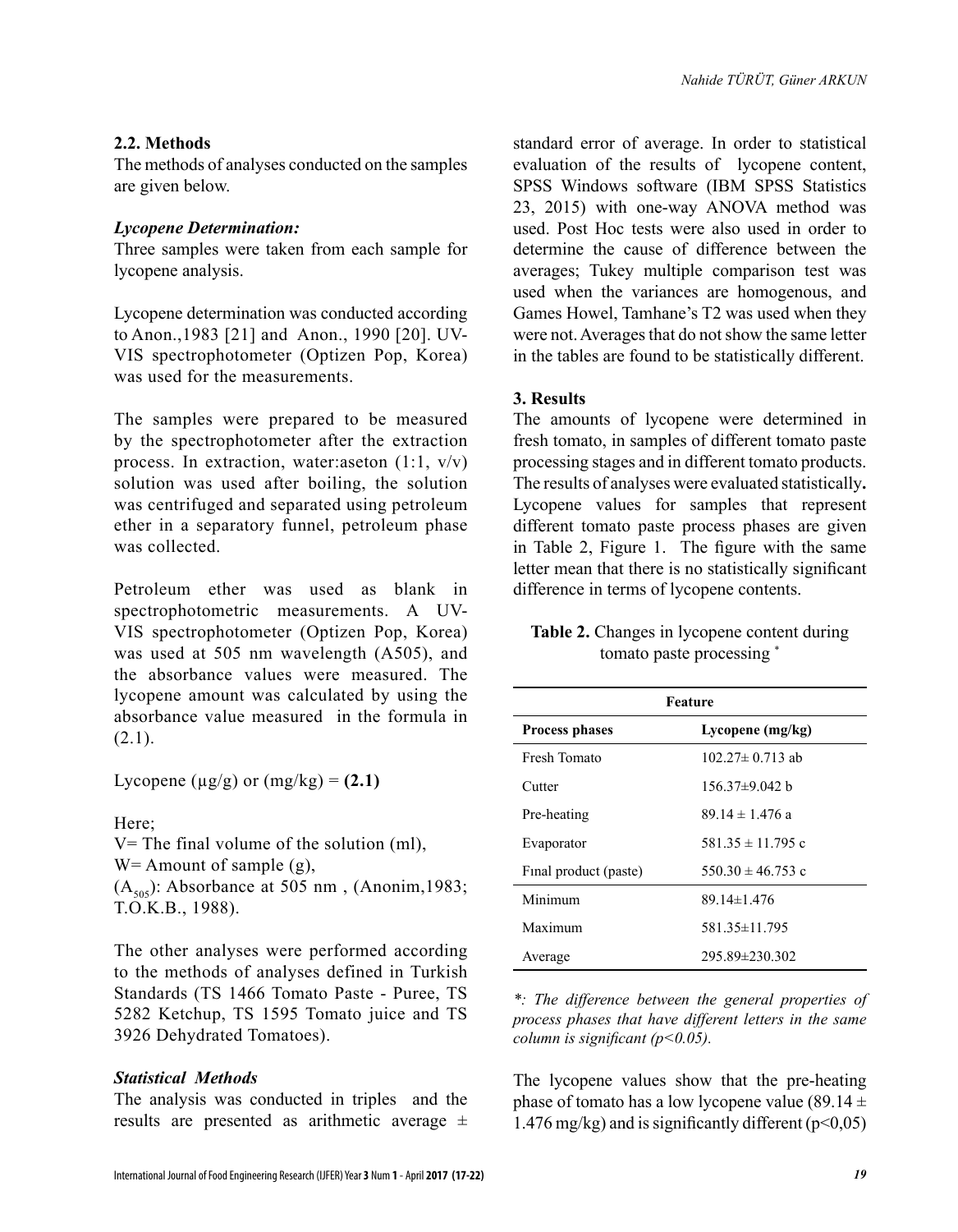from other phases, except the fresh tomato phase. The highest lycopene content was determined in evaporation phase (581.35  $\pm$  11.795 mg/kg) and it is significantly different  $(p<0.05)$  from other phases, except for the tomato paste . The lycopene values were determined for fresh tomato in the range of 8,8 - 42,0 µg/g, for preheating stage at a value of 37.9  $\mu$ g/g, and for tomato paste 54-1500  $\mu$ g/g [7].



**Figure 1.** Lycopene content in tomatoes during tomato paste processing

The lycopene values for all tomato products are given in Table 3.

| <b>Table 3.</b> Statistical results for lycopene content of |
|-------------------------------------------------------------|
| all tomato products                                         |

| Feature               |                        |  |  |
|-----------------------|------------------------|--|--|
| <b>Product name</b>   | Lycopene (mg/kg)       |  |  |
| Final product (Paste) | $550.30 \pm 46.75b$    |  |  |
| Ketchup A             | $153.61 \pm 11.132$ a  |  |  |
| Ketchup B             | $154.56 \pm 12.903$ a  |  |  |
| Tomato Juice A        | $88.56 \pm 2.566$ a    |  |  |
| Tomato Juice B        | 93.55 $\pm$ 2.933 a    |  |  |
| 50% Dried Tomato      | 540.020 $\pm$ 36.726 b |  |  |
| 70% Dried Tomato      | $492.03 \pm 51.523$ b  |  |  |
| Minimum               | $88.56 \pm 2.566$      |  |  |
| Maksimum              | $550.30 \pm 46.75$     |  |  |
| Avarage               | $296.09 \pm 209.023$   |  |  |

*\*: The difference between the general properties of process phases that have different letters in the same column is significant (p<0.05).* 

The lycopene values show that tomato juice has low lycopene value  $(91.06 \pm 2.749 \text{ mg/kg})$ and exhibits a statistically significant difference  $(p<0.05)$  from other products except for ketchup. The highest amount of lycopene was determined in the final product (tomato paste)  $(550.30 \pm 46.75$ mg/kg), and is significantly different  $(p<0.05)$ from other products except for 50% dried tomato and 75% dried tomato.

The lycopene contents were determined as 30.25, 159.16, 293.3, 170.08 and 96.6 mg/kg in fresh tomato, tomato paste, triple concentrated tomato paste, ketchup and tomato juice, respectively. [17]. The lycopene amounts of dried tomato products were found in the range of 500-700 mg/kg [18], while it has been determined as 659.5 mg/kgin tomato paste [19]. Lycopene contents of all tomato products are given in Figure 2.



**Figure 2.** Lycopene content of tomato products

In tomato paste processing, tomatoes at the preheating process have a low lycopene value (89.14  $\pm$  1.476 mg/kg), while the evaporator phase has the highest lycopene content  $(581.35 \pm 11.795 \text{ mg}/$ kg).

Among all tomato products,the lowest lycopene value was determined in tomato juice  $(88.56\pm)$ 2.566 mg/kg) while tomato paste has the highest amount of lycopene  $(550.30 \pm 46.75 \text{ mg/kg})$ .

In addition to lycopene content, some quality parameters of the products were also investigated. The statistical results of the quality specifications for all products are given in Table 4.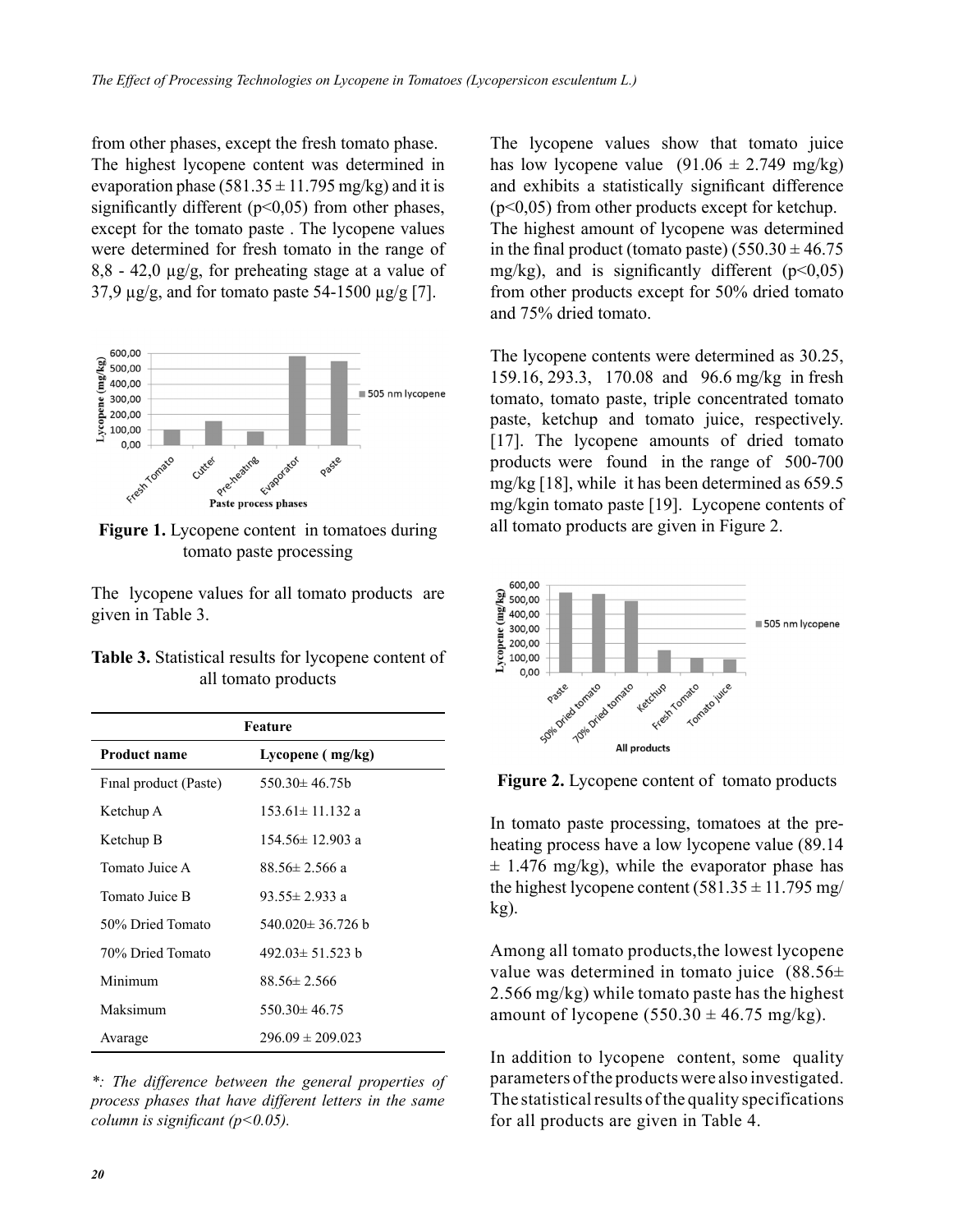| Parameter                 | <b>Product Name</b> |                     |                    |                          |                     |                     |
|---------------------------|---------------------|---------------------|--------------------|--------------------------|---------------------|---------------------|
|                           | <b>Fresh Tomato</b> | <b>Tomato Paste</b> | Ketchup            | 50% Dried Tomato         | 70% Dried Tomato    | <b>Tomato Juice</b> |
| pН                        | $4.41 \pm 0.010$    | $4.21 \pm 0.020$    | $4.07 \pm 0.025$   | $4.50 \pm 0.020$         | $4.40 \pm 0.020$    | $4.27 \pm 0.015$    |
| <b>Brix</b>               | $4.78 \pm 0.448$    | $28.15 \pm 0.026$   | $26.50 \pm 0.452$  | $\overline{\phantom{a}}$ |                     | $5.56 \pm 0.030$    |
| <b>%Total Acidity</b>     | $0.07 \pm 0.005$    | $0.60 \pm 0.017$    | $0.33 \pm 0.030$   | $0.80 \pm 0.025$         | $1.13 \pm 0.045$    | $0.10 \pm 0.015$    |
| %Salt                     | $0.24 \pm 0.017$    | $0.89 \pm 0.040$    | $2.42 \pm 0.120$   | $6.24 \pm 0.440$         | $4.96 \pm 0.772$    | $1.18 \pm 0.105$    |
| $%$ Ash                   | $0.46 \pm 0.048$    | $2.41 \pm 0.069$    | $2.72 \pm 0.170$   | $9.59 \pm 0.246$         | $13.38 \pm 0.453$   | $0.98 \pm 0.055$    |
| %Invert Sugar             | $54.93 \pm 1.845$   | $184.51 \pm 1.700$  | $133.27 \pm 1.222$ | $322.97 \pm 2.494$       | $147.47 \pm 18.504$ | $50.21 \pm 1.327$   |
| %Total Sugar              | $23.66 \pm 0.380$   | $74.85 \pm 1.610$   | $48.29 \pm 1.761$  | $103.33 \pm 2.307$       | $29.07 \pm 0.170$   | $30.08 \pm 1.127$   |
| Hunter lab<br>Color (a/b) | $2.13 \pm 0.276$    | $2.66 \pm 0.036$    | $2.23 \pm 0.015$   | $\overline{\phantom{a}}$ |                     | $1.82 \pm 0.015$    |

| <b>Table 4.</b> The statistical results of the quality specifications for all products |  |  |
|----------------------------------------------------------------------------------------|--|--|
|----------------------------------------------------------------------------------------|--|--|

It was determined that mean values of all samples investigated were in conformity with the legal limits specified by Turkish Standards (TS 1466 Tomato Paste - Puree, TS 5282 Ketchup, TS 1595 Tomato juice and TS 3926 Dehydrated Tomatoes)

#### **4. Conclusion**

The main objective of the study is determining the lycopene content in various tomato products and also the change in lycopene content during tomato paste production. It has been determined that lycopene values vary between 89.14 and 581.35 mg/kg during tomato paste production stages.

The products can be sorted for lycopene contents from high to low values during tomato paste processing: Evaporator > Final product (paste) > Cutter > Fresh Tomato > Pre-heating. Considering all the tomato products, the lycopene amounts were in the range of 88.56 and 550.30 mg/kg and . The ranking for lycopene of all tomato products: Tomato paste > 50% dried tomato > 70% dried tomato > ketchup > fresh tomato > tomato juice. In processed tomato products, heat treatment of tomato breaks down the cell walls due to heat effect and lycopene is released. Thus, the lycopene concentration in heat-treated tomato products is higher than fresh tomato. Release of lycopene during processing or cooking and creates a more easily available form. Thus, the best lycopene sources are suggested to be cooked tomatoes and tomato products.

Tomato is very important for humans in terms of health and nutrition. Considering the fact that the second most prevalent cause of death in the world is cancer, it is recognized that nutrition styles have a great role in cancer prevention. It is assumed that 1/3 of all cancers can be prevented through individual diet modification. Lycopene is one of the mostly studied carotenoids in terms of reducing cancer risk in human.

Lycopene protects the cells from the damages by free radicals, strengthens the connection between cells and improves cell metabolism. Its antioxidant properties provide protection against cancer, cardiovascular disorders, eye disorders, ageing, bone and skin issues, and many other disorders. In the light of the various reports on lycopene, lycopene plays an important role in preventing some chronic diseases. Since the tomato and tomato products are the important source of lycopen, tomato and products derived from tomatoes such as pastes, ketchup, tomato juice and dried tomato will help the healty nutrition and well being of the people.

occurs when it dissolved from the fruit tissue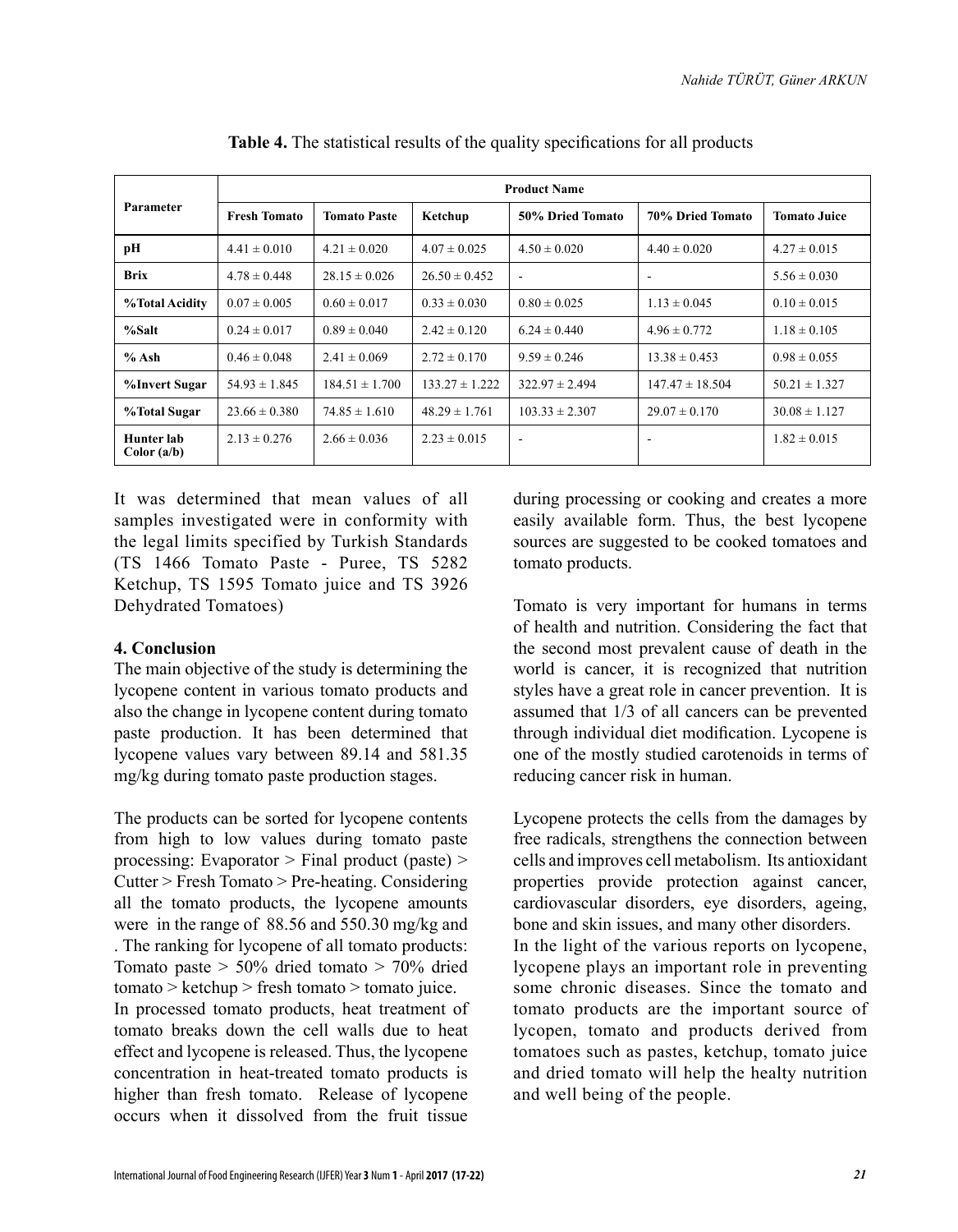#### **REFERENCES**

- [1] Günay, A.,2005. Vegetable growing. V:II, *Special Vegetable Breeding,* İzmir, 531.
- [2] Sönmez, K., ve Ellialtıoğlu, Ş.Ş., 2014. Tomatoes, Carotenoids and A review on factors that affect those. Harvest, 31 (2):107-130. Eskişehir Osmangazi University. Faculty of Agriculture. Department of Horticulture ,Eskişehir. Ankara University Faculty of Agriculture. Department of Horticulture, Ankara.
- [3] Yılmaz, İ., 2010. Some Foods Containing Antioxidants and Oxidative Stress. İnönü *University. Faculty of Medicine Journal*  17 (2) 143-153.
- [4] Gould, W.A., 1983. Tomato Production, Processing and Quality Evaluation. Avi Publishing Company, Inc., Westport, Connecticut.
- [5] Bramley PM., Review. Is lycopene beneficial to human health. Phytochemistry. 54(3): 233-6. (2000).
- [6] Sahlin, E., Savage, G.P., Lister, C.E., 2004. Investigation of the antioxidant properties of tomatoes after processing. Journal of Food Composition and Analyses. 17:635-647.
- [7] Hobson, G., Grierson, D., 1996. Tomato, Biochemistry of Fruit Ripening, Seymour, G.B., Taylor, J.E. and Tucker, G.A.(Eds), 403-414,Chapman and Hall, London.
- [8] Porrini M, Riso P. 2005. What are typical lycopene intakes? J Nutr 135(8):2042S-5S.
- [9] Omoni, A.O. and Aluko, R.E. 2005. The anti-carcinogenic and anti-atherogenic effects of lycopene a review*. Trends Food Sci. Technol.,* 16; 344-350.
- [10] Benton Jones, J., 2007. Tomato Plant Culture: In the Field, Greenhouse, and Home Garden, Second Edition. CRC Press, 404 pp.
- [11] Gartner, C., Stahl, W. and Sies, H. 1997. Lycopene is more bioavailable from tomato paste than from fresh tomatoes. Am. J. Clin. Nutr., 66; 116-122.
- [12] Bıçaklı, D.H.,Uslu, R., 2012. Lycopene and Cancer. Ege University *Faculty of Medicine. Turkish onkoloji journal.* 27(2):93-97.
- [13] Everson KM, and McQueen CE. 2004. Lycopene for prevention and treatment of prostate cancer. Am J Health Syst Pharm; 61(15): 1562-6.
- [14] Duthie, G.G., Wahle, K.W.J. and James, W.P.T. 1989. Oxidants, antioxidants and cardiovascular disease. Nutrition Research Reviews, 2, 51–62.
- [15] Deming, D.M. and Erdman, J.W. 1999. Mammalian carotenoid absorption and metabolism. Pure and Applied Chemistry, 71, 2213–2223.
- [16] Sommerburg, O., Keunen, J.E.E., Bird, A.C. and van Kuijk, F.J.G.M. 1998. Fruits and vegetables that are sources for lutein and zeaxanthin: the macular pigment inhuman eyes. British Journal of Ophtalmology, 82, 907–910.
- [17] Matulka, R.A., Hood, A.M., Griffıths, 2004. Safety evaluation of a natural tomato oleoresin extract derived from food-processing tomatoes. Regulatogy and Pharmacology, 39:390-402.
- [18] Cernişev, S. ve Şleagun, G. 2007. Influenceof Dehydration Technologies on Dried Tomatoes Biological Quality And Value, Cercetari Agronomice In Moldova